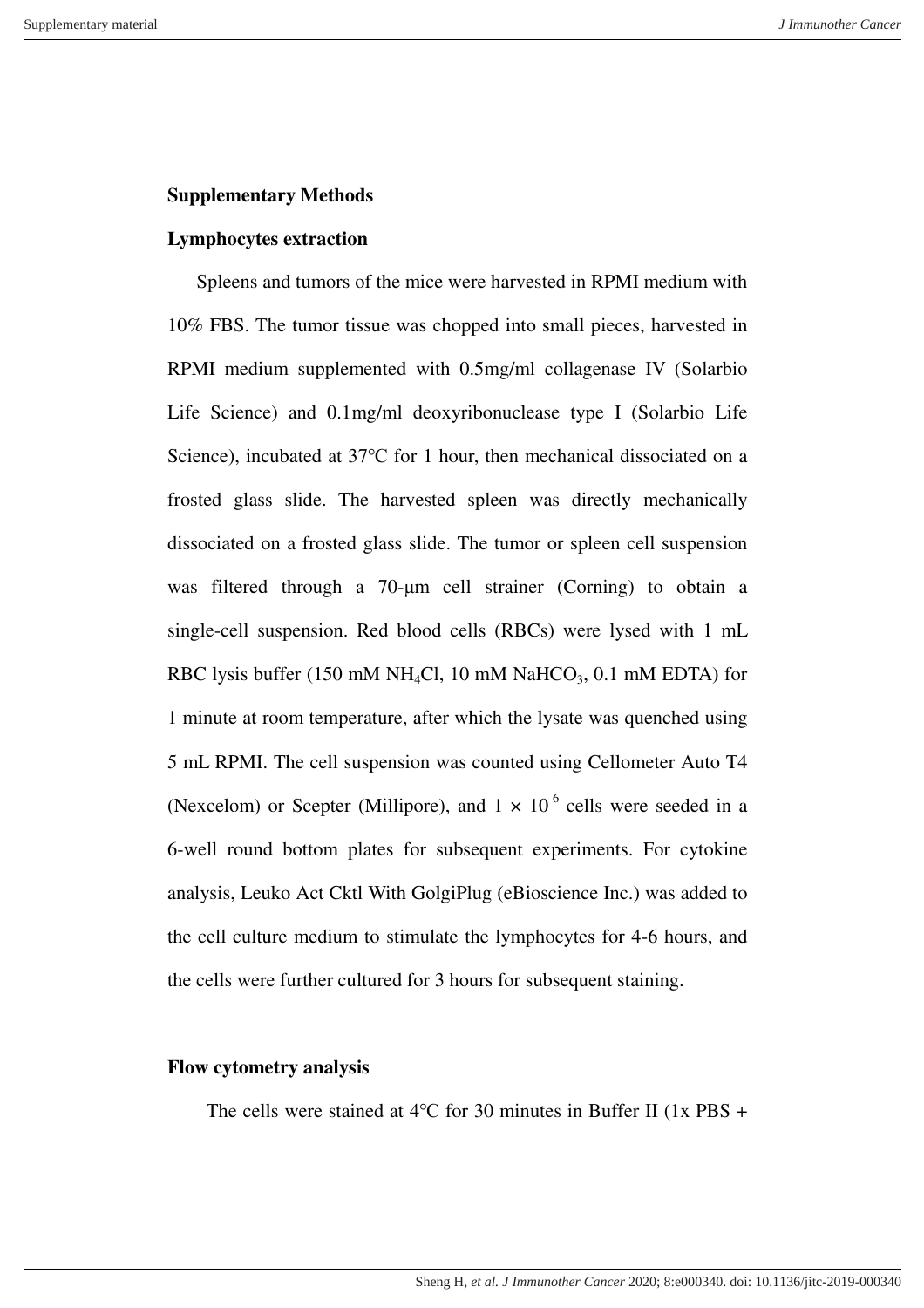1 g/ml BSA +  $0.5$  g/ml NaN<sub>3</sub>) with the antibodies against certain surface antigens, fixed and permeabilized at 4℃ for 50 minutes in Transcription Factor Buffer Set (eBioscience), and then stained for intracellular protein flow cytometry at 4<sup>o</sup>C for 50 minutes in 1x perm/wash buffer (BD Biosciences). Prior to surface staining and fixation, cells were washed with Buffer II and 1x perm/wash buffer in Transcription Factor Buffer Set (eBioscience) before and after intracellular staining. Uncompensated data were collected using a LSRFortessa cell counter with FACSDiva software (BD Biosciences). Compensation and analysis were performed using FlowJo v10.4.0 software. Splenocytes were used for all other compensation controls. The following antibodies (clones, catalogue number) were purchased from BioLegend: FITC-CD3 (17A2, 100204), Brilliant Violet 510™-CD8a (53-6.7, 100752), PE-CD25 (PC61, 102008), Brilliant Violet 421™-FOXP3 (MF-14, 126419), APC-IFN-γ (XMG1.2, 505810), PE/Dazzle™-594 Ki-67 (16A8, 652428), APC-CD62L (MEL-14, 104412), PE/Dazzle™-594 CD44(IM7, 103056), APC/Cy7-CD279 (PD-1)( 29F.1A12, 135224), PE-CD366 (Tim-3) (B8.2C12, 134004), Brilliant Violet 421™-CD223 (LAG-3) (C9B7W, 125221), PerCP/Cy5.5-CD274 (B7-H1, 124334), PD-L1 (10F.9G2, 124334). Gating strategies are shown in Supplementary Figure 1.

## **Analysis of Hepal-6 PD-L1 expression** *in vitro*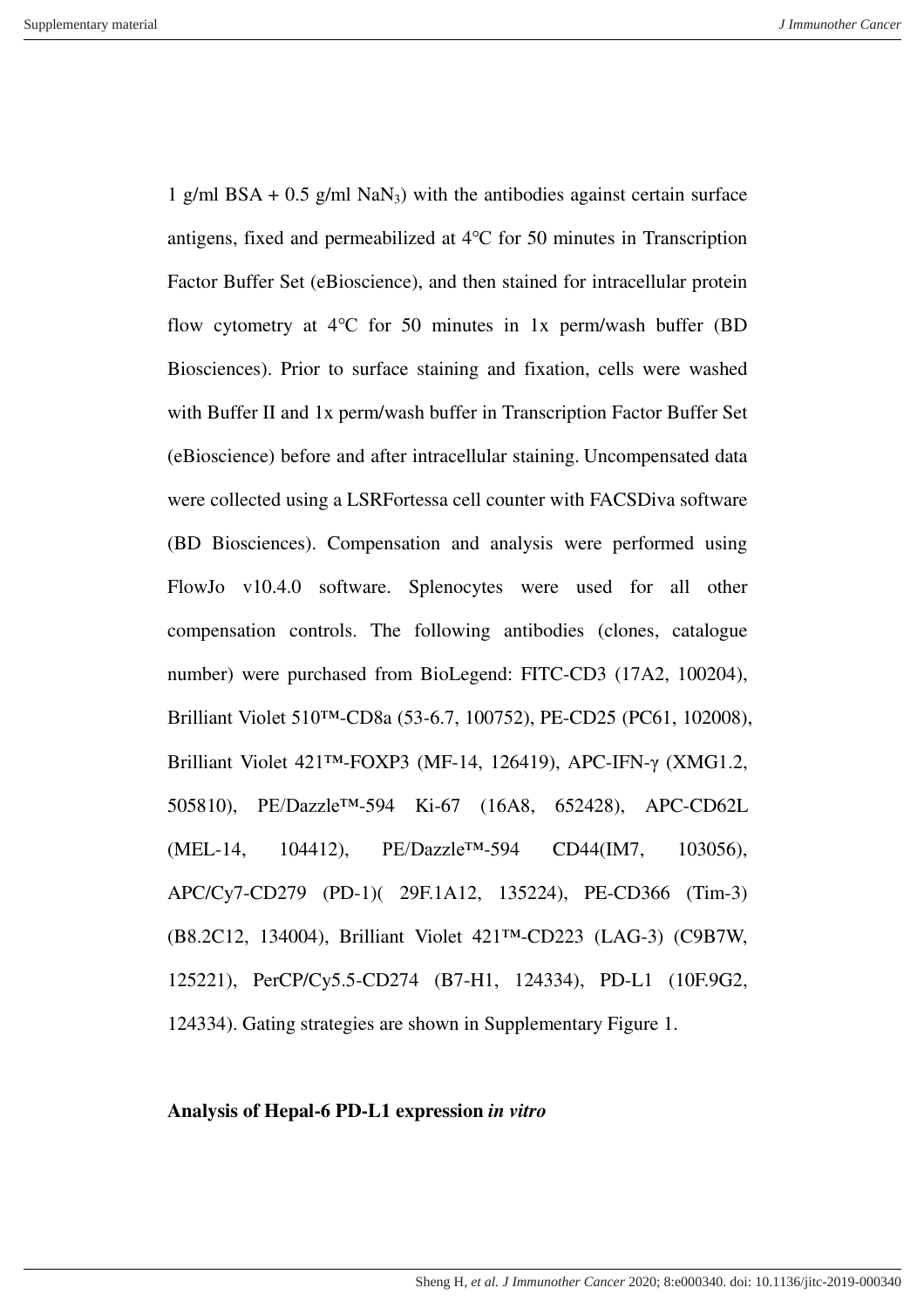Hepal-6 cells were treated with AZD6738 (300 nM) or DMSO vehicle (0.25%) immediately prior to receiving 2Gy radiation. The cells were stained with anti-PD-L1 antibody PerCP/Cy5.5 (10F.9G2 , BioLegend) at 4℃ for 30 minutes. Analysis was performed using a LSRFortessa cell counter with FACSDiva software (Biosciences). After gating with SSC-A and FSC-A, the PD-L1 mean fluorescence intensity of the cells was determined.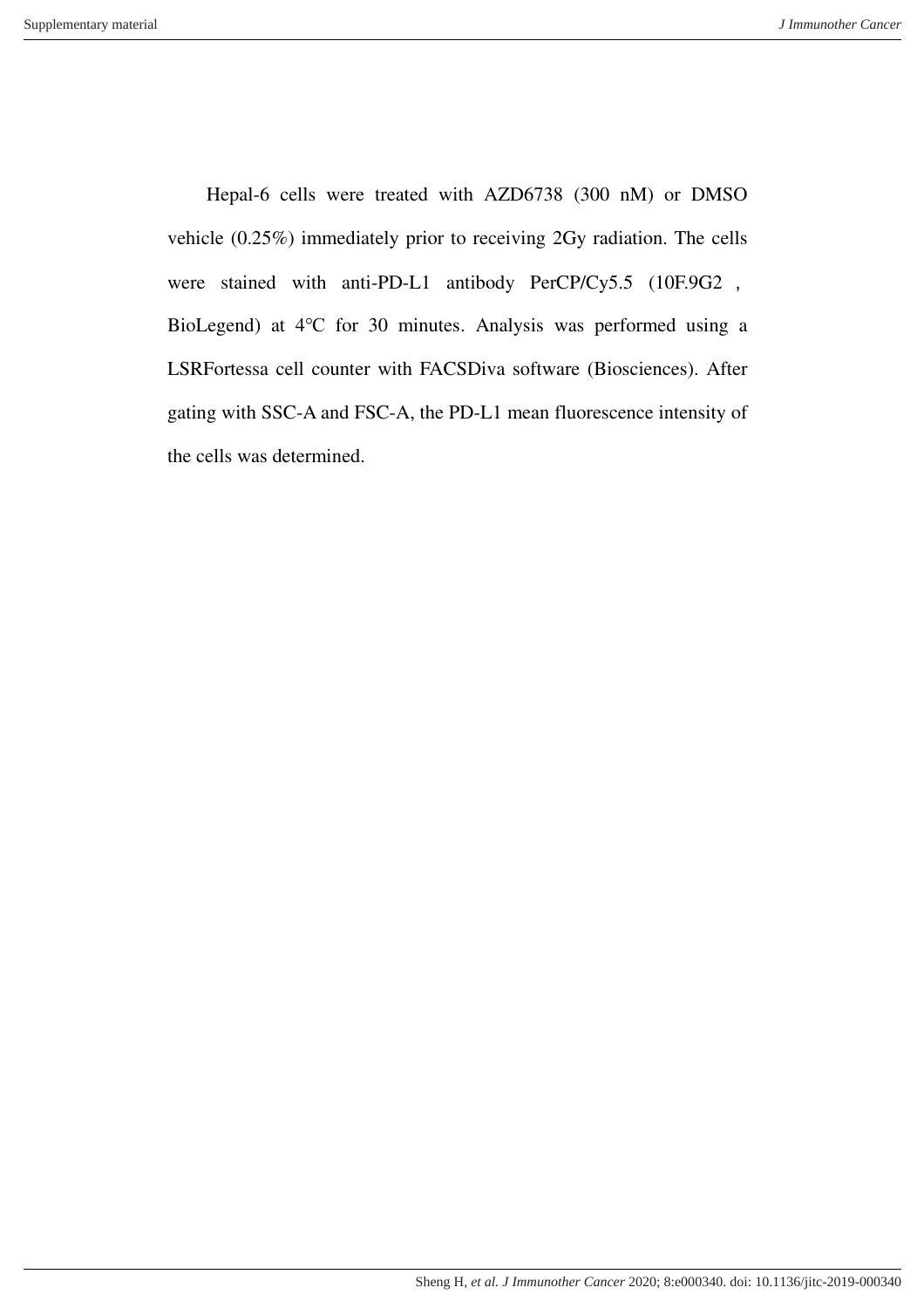# **Supplementary Figures**



Supplementary Figure 1. Gating strategy for analysis of spleen- and tumor-infiltrating T cells in Hepa1-6 tumor-bearing mice. Exclusion of unstable portions of the run and doublets was completed before the gating. Cells were gated based on the characteristics of SSC-A and FSC-A. CD3<sup>+</sup>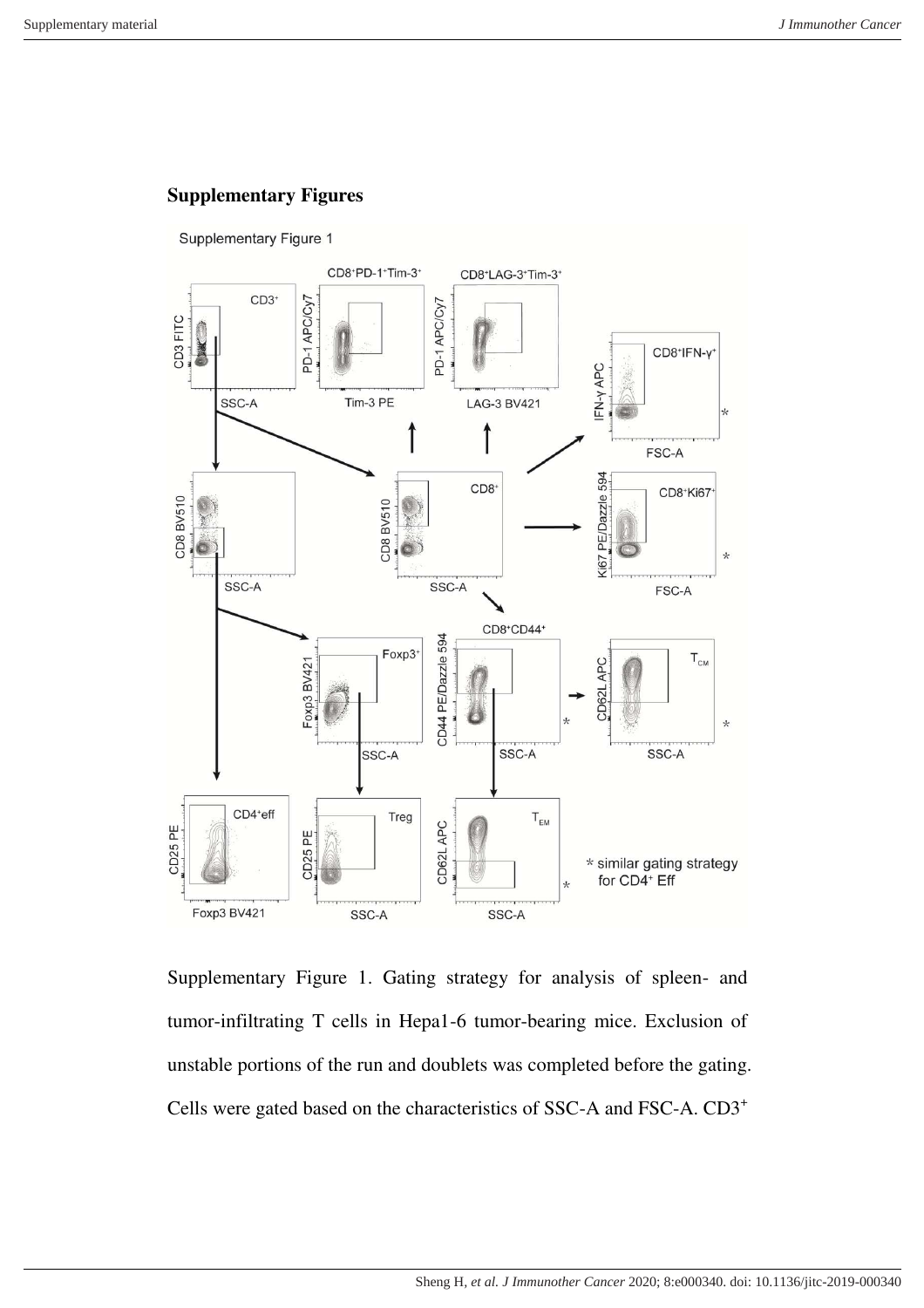cells were characterized as  $CD8^+$  T cells  $(CD8^+)$  or  $CD4^+$  T cells  $(CD8^+)$ .  $CD4^+$  cells were characterized as  $CD4^+$  Eff T cells (Foxp3<sup>-</sup>) or Tregs (CD25<sup>+</sup> Foxp3<sup>+</sup>). For CD8<sup>+</sup> and CD4<sup>+</sup> Eff T cells, expression of IFN- $\gamma$ and Ki67 was examined, and cells were characterized as naïve (TN,  $CD62L<sup>+</sup>CD44$ <sup>'</sup>), central memory (T<sub>CM</sub>,  $CD62L<sup>+</sup>CD44<sup>+</sup>$ ) and effector memory (T<sub>EM</sub>, CD62L<sup>-</sup>CD44<sup>+</sup>) populations. Expression of PD-1, LAG-3, and Tim3 was also examined on CD8<sup>+</sup> T cells. Asterisk indicates the similar gating strategy for CD4<sup>+</sup> Eff T cells. Gates were established using spleens of vehicle control mice.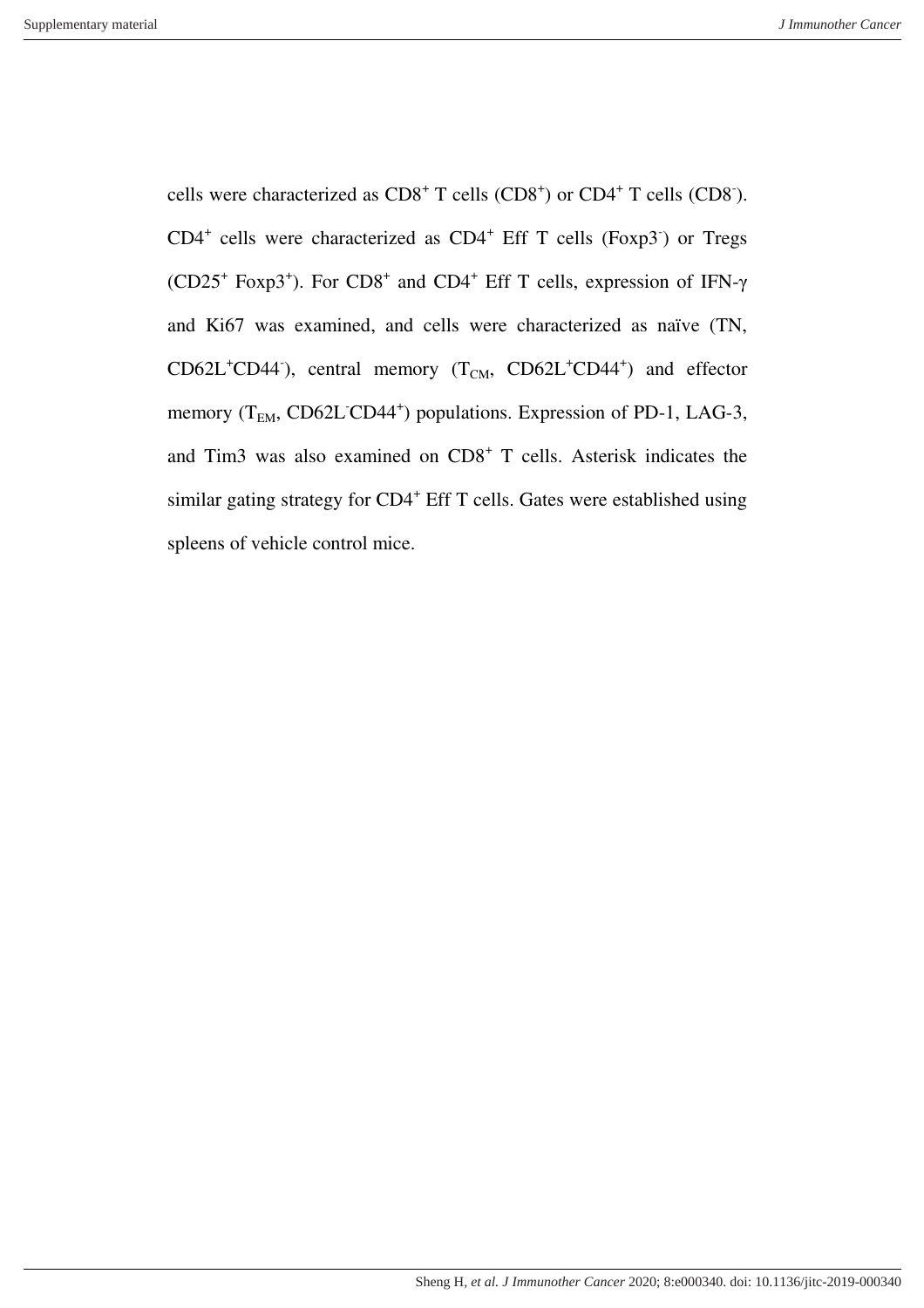

Supplementary Figure 2. Inhibition of the DDR pathway inhibits upregulation of PD-L1 expression in Hepal-6 cells after radiotherapy. (A-B) Representative histograms of PD-L1 expression in Hepal-6 tumor cells (A) and quantitation of PD-L1 median fluorescence intensity (B). Data represent the mean  $\pm$  SD. For (B), statistical analysis was performed by using one-way ANOVA with Tukey's multiple comparisons test. \*\*p<0.005, \*\*\*p<0.0005, \*\*\*\*p<0.0001.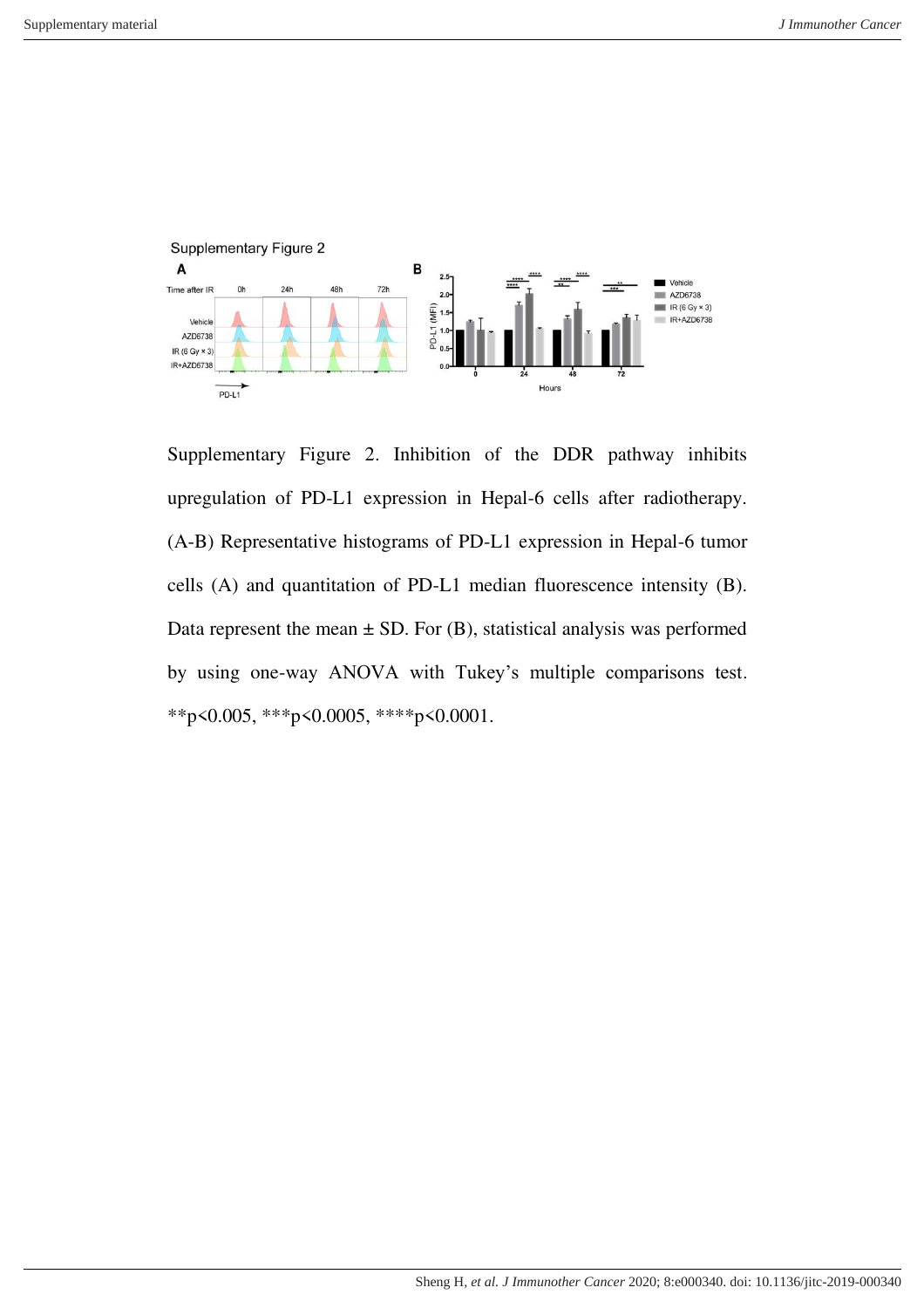Supplementary Figure 3



Supplementary Figure 3. Addition of AZD6738 improve the tumor growth control of radioimmunotherapy in H22 tumor-bearing mice. (A-B) Response of individual tumor (A) or the subcutaneous tumors (B) to the indicated treatment regimens. n=7 in each group. Data represent the mean ± SEM. For (B), statistical analysis was performed by using mixed-effects model, followed by Tukey's multiple comparison test. \*p < 0.05.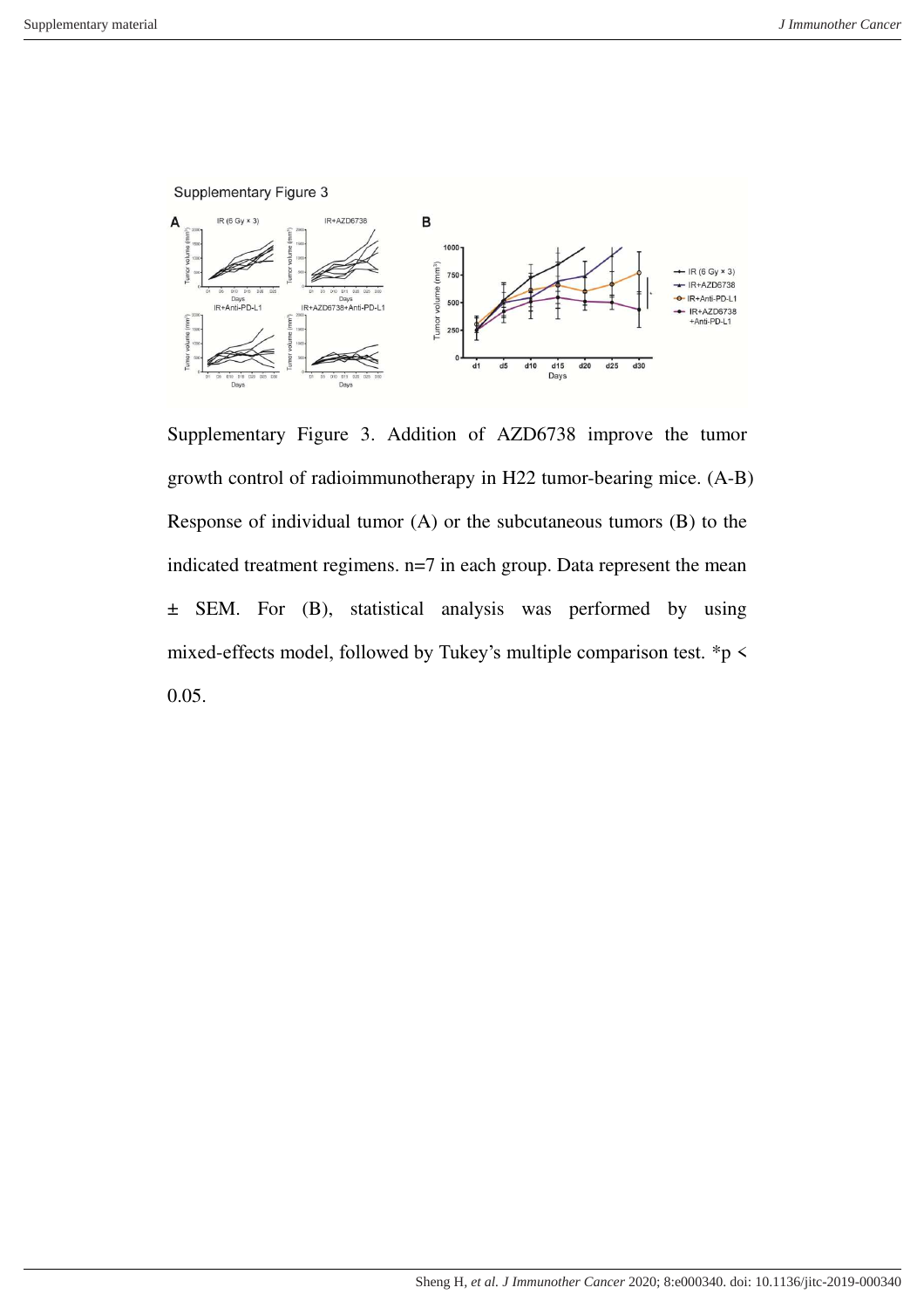

Supplementary Figure 4. Triple therapy did not cause liver and kidney dysfunctions in mice. (A-B) Peripheral blood ALT (A) and Scr (B) from Subcutaneous Hepa1-6 tumor-bearing mice on the 1st, 4th and 7th days after the start of treatment. (C-D) Peripheral blood ALT (C) and Scr (D) from orthotopic Hepa1-6 bearing-mice on the 1st, 4th and 7th days after the start of treatment. Data represent the mean  $\pm$  SD. Statistical analysis was performed by using one-way ANOVA with Tukey's multiple comparisons test.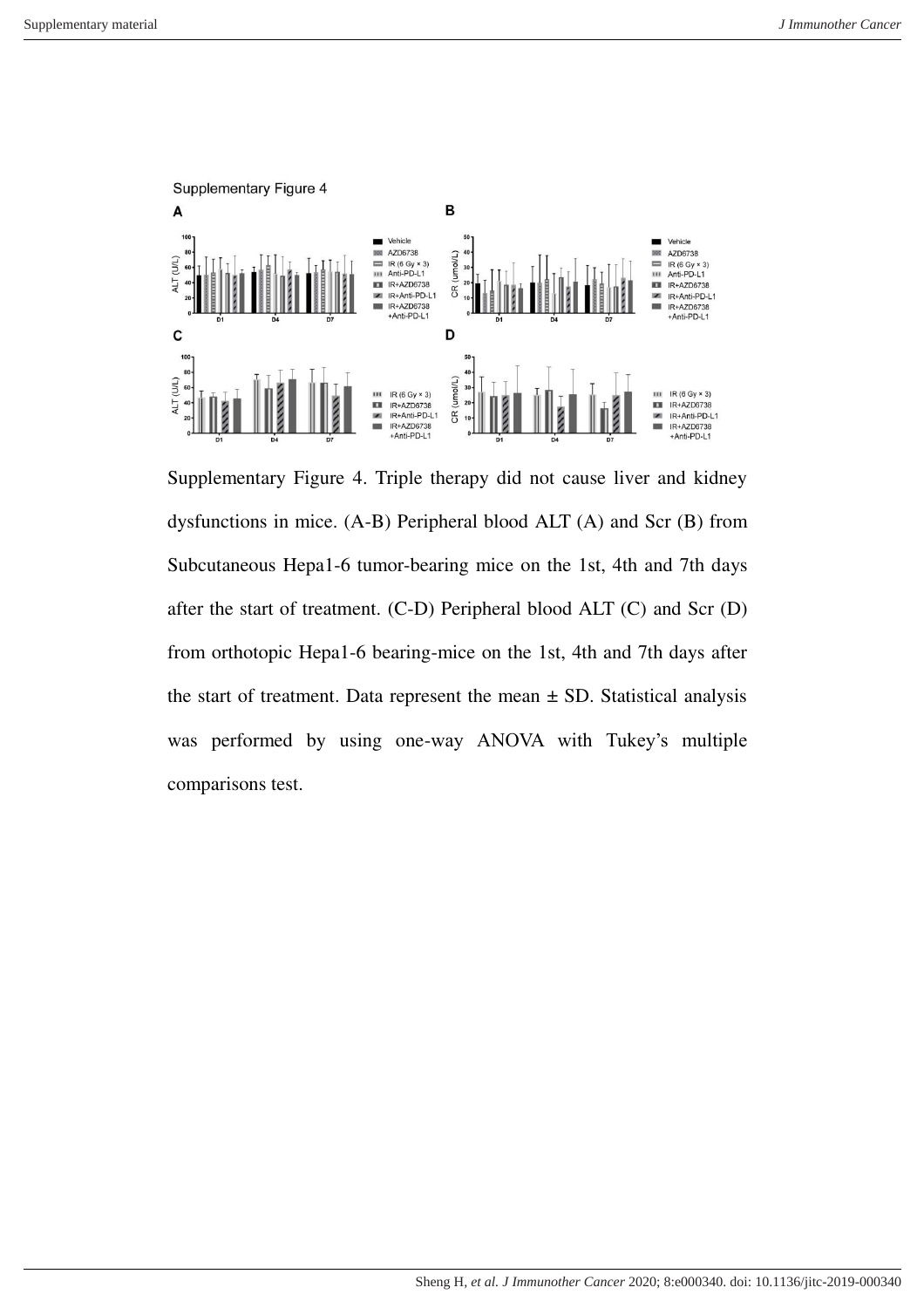

Supplementary Figure 5. Triple therapy attenuates co-expression of splenic CD8<sup>+</sup> T cell exhaustion markers. (A-B) Quantitation of PD-1 (A) and Tim3 (B) median fluorescence intensity in TIL CD8<sup>+</sup> T cells at days 8 and 14. (C-D) Quantitation of the percentage of splenic  $CD8<sup>+</sup>$  T cells that co-express PD-1 and Tim-3 (C) and co-express PD-1 and LAG-3 (D) on days 8 and 14. Data represent the mean  $\pm$  SD. Statistical analysis was performed by using one-way ANOVA with Tukey's multiple comparisons test. \*p<0.05, \*\*p<0.005.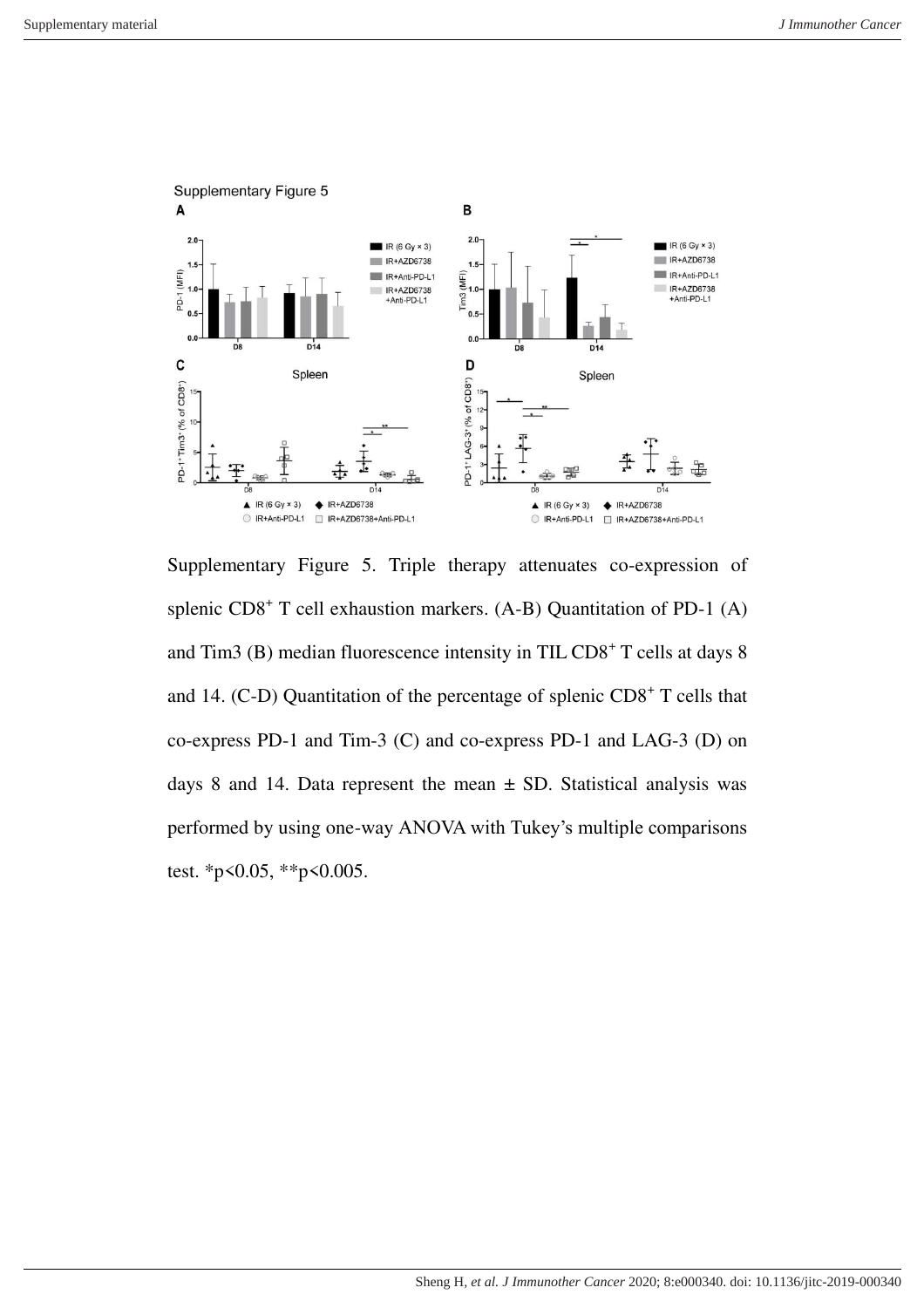

Supplementary Figure 6. Triple therapy promotes  $CD4^+$  T cell effector function. Quantitation of the percentage of TIL (A)and splenic (B)  $CD4^+$ T cells that express IFN- $\gamma$  on days 8 and 14. Data represent the mean  $\pm$ SD. Statistical analysis was performed by using one-way ANOVA with Tukey's multiple comparisons test. \*p<0.05, \*\*p<0.005, \*\*\*p<0.0005.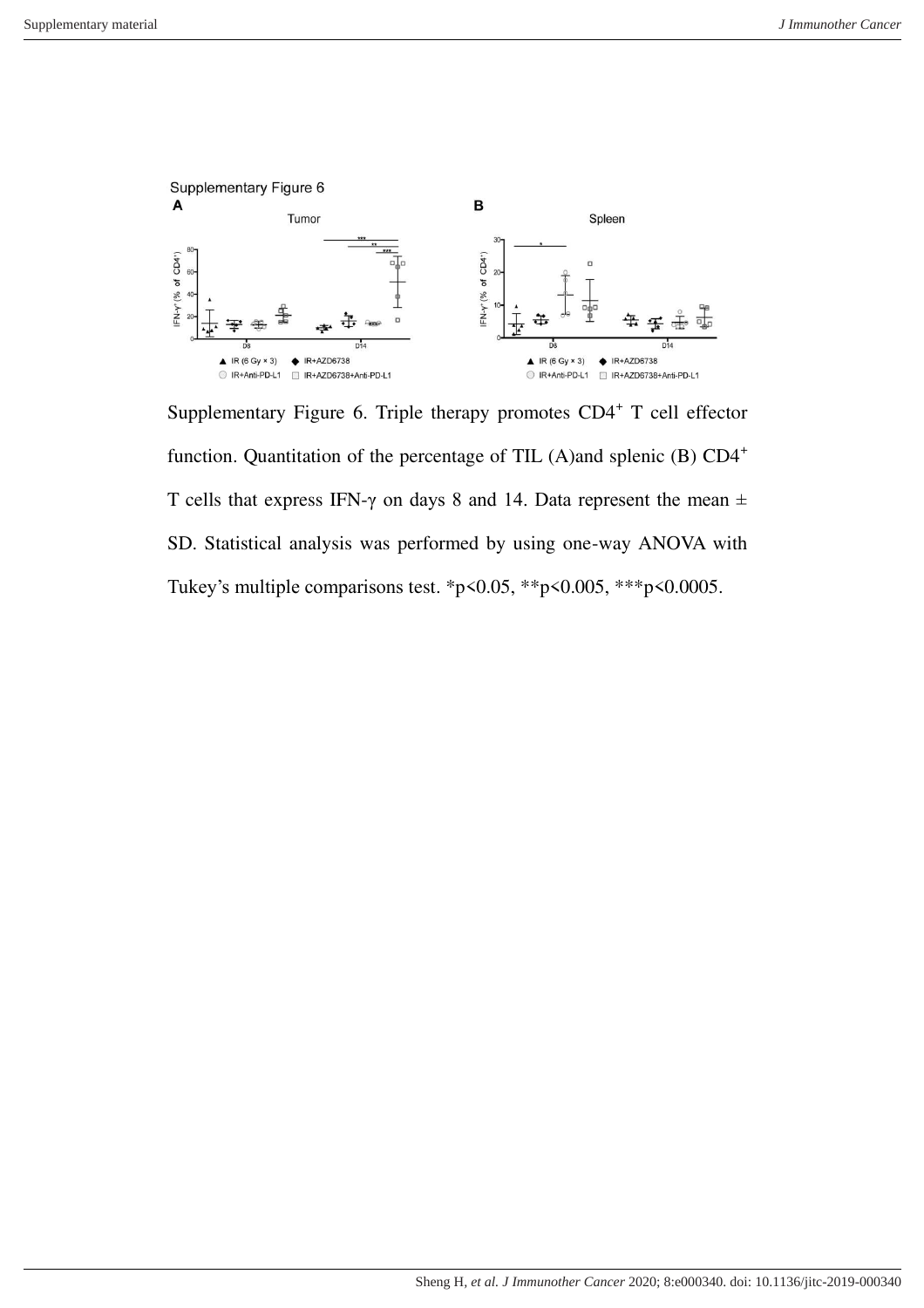

Supplementary Figure 7. Triple therapy promotes tumor immune memory activation. Quantitation of the percentage of TIL CD4<sup>+</sup> T cells, central memory  $(T_{CM}, CO62L^+CD44^+)$  (A), or effector memory  $(T_{EM},$ CD62L<sup>-</sup>CD44<sup>+</sup>) (B) phenotypes on days 8 and 14. The mean and SD bars are shown. Statistical analysis was performed by using one-way ANOVA with Tukey's multiple comparisons test. \*p<0.05.